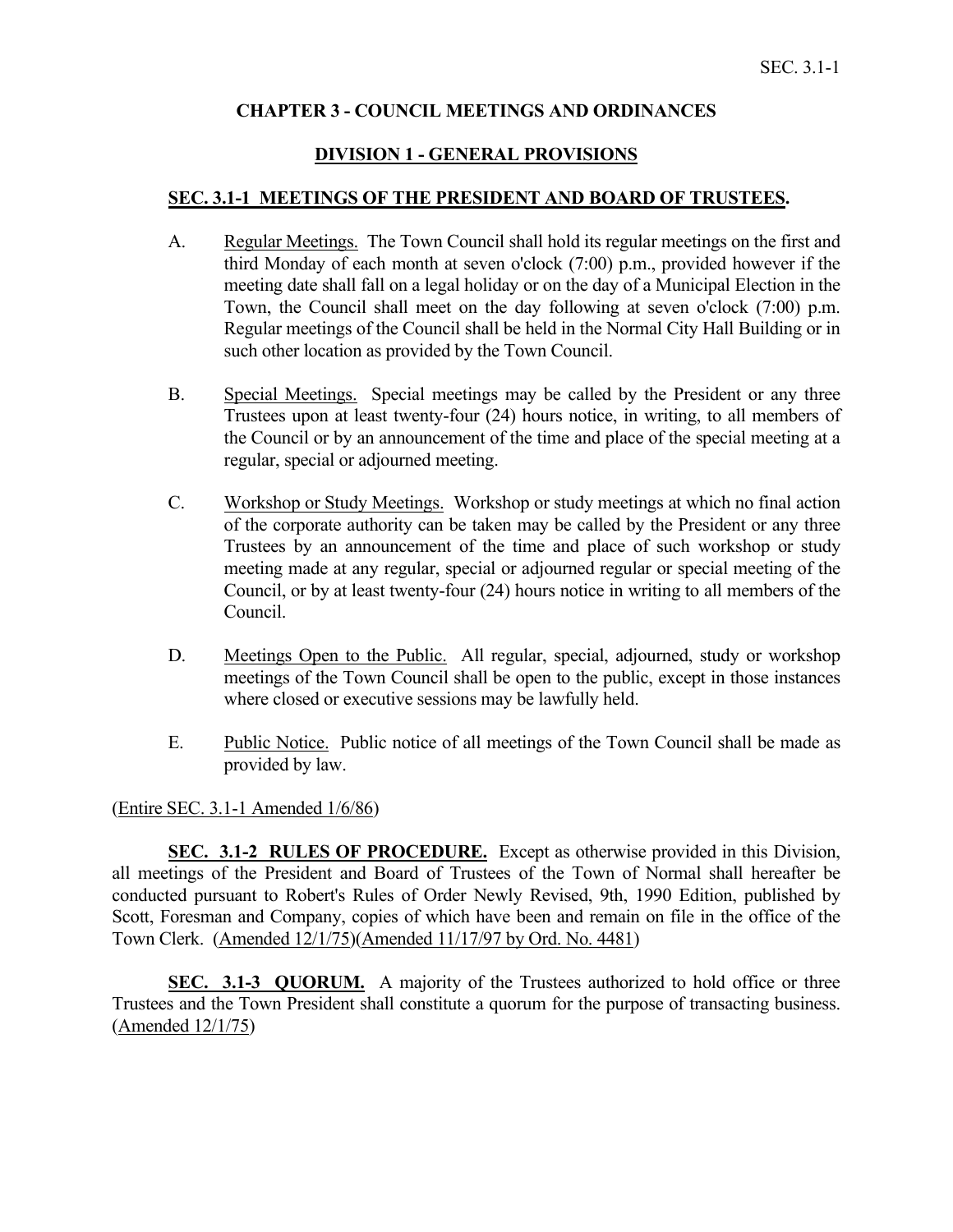#### **SEC. 3.1-4 AGENDA.**

- A. Material to be Considered. No item shall be added to the agenda of a regularly scheduled Council meeting less than one (1) week before the meeting date. No documents will be considered in connection with any item appearing on the agenda unless those documents are given to the City Manager at least one week immediately preceding such meeting. The Council, by majority vote of those present at any meeting may waive this requirement and consider items not on the agenda or may receive materials not previously made available.
- B. Order of Agenda. The order in which business is presented to the Council at Regular, Special or Adjourned Regular or Special Meetings is as follows:
	- 1. Call to Order
	- 2. Roll Call
	- 3. Pledge of Allegiance
	- 4. Omnibus Vote Agenda
	- 5. Items Removed from Omnibus Vote Agenda
	- 6. General Orders
	- 7. New Business
	- 8. Concerns
	- 9. Adjournment

(Amended 12/1/75)(Amended 4/5/76)(Amended 5/2/88)

C. Omnibus Vote Agenda. The City Manager of the Town of Normal, in preparing the Agenda for Council Meetings may include regular, recurring or routine matters under the heading "Omnibus Vote Agenda." No item requiring more than a simple majority vote shall be placed on an omnibus vote agenda. In the City Manager's Report distributed with the Agenda, the Manager shall recommend a specific action with respect to each item on the omnibus vote agenda. The President or any member of the Board of Trustees may remove any number of items from the omnibus vote agenda by making such a request to the Chair. Upon such a request, the item shall be removed from the omnibus vote agenda and shall be considered, debated and voted upon prior to consideration of items listed as General Orders. The action recommended by the Manager with respect to all items remaining on the omnibus vote agenda may be taken by a single motion made, seconded and unanimously adopted by roll call vote of those members present. In the minutes of the meeting, the Clerk shall record the action taken for each item acted upon as part of the omnibus vote agenda, and enter the words "omnibus vote" in lieu of entering the names of the members of the Board of Trustees voting "yea" and of those voting "nay." The taking of such single or omnibus vote and such entries of the words "omnibus vote" in the minutes shall in all intents and purposes and with the like effect be as if the vote in each case had been taken separately by yeas and nays and separately recorded in the journal. (Amended 4/5/76)(Amended 5/2/88)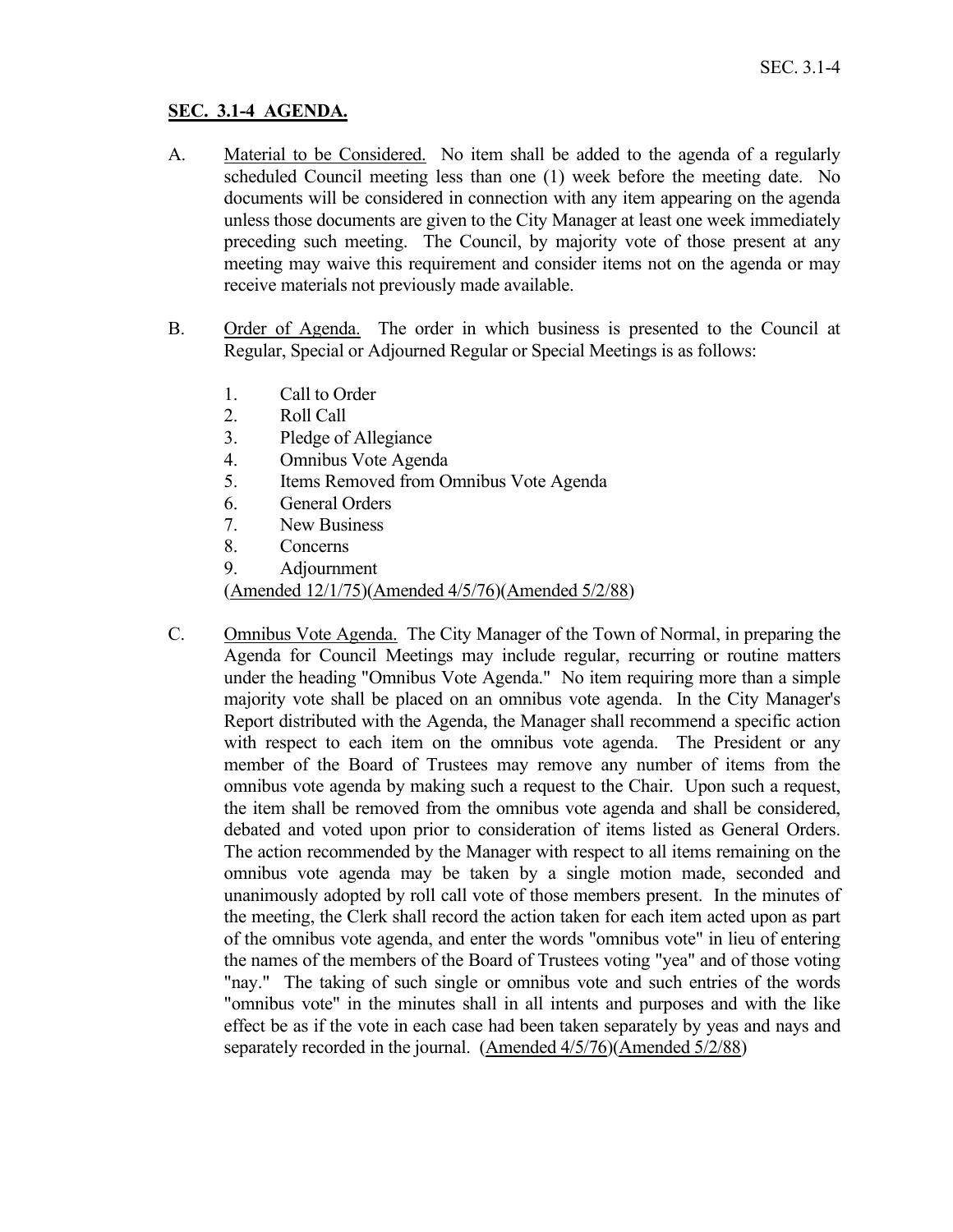**SEC. 3.1-5 PRESIDING OFFICER.** In the absence of the President, the President pro tem, if one has been appointed, shall be the presiding officer. In the absence of the President and the President pro tem, the members of the Board of Trustees present having the longest continuous prior service as Trustee immediately preceding the meeting at which the President and President pro tem are absent shall be the presiding officer. (Amended 12/1/75)

# **SEC. 3.1-6 PROCEDURAL RULES.**

- A. Regular, Special or Adjourned Meetings.
	- 1. Reading of Items. It shall not be necessary to read any item of business, including but not limited to minutes, bills, resolutions or ordinances before action by the corporate authority, if such items of business have been distributed in written or printed form to the members voting on the item before the vote thereon is taken. The reading of items not so distributed may be waived by a majority vote of those present. A vote on an item shall be prima facia proof that the provisions of this Section have been complied with fully and completely.
	- 2. Role of the Presiding Officer. The presiding officer shall chair all meetings of the Council and shall be entitled to vote last on all ordinances, resolutions or motions. Notwithstanding the foregoing, the presiding officer shall be entitled to take part in discussions of matters pending and unresolved before the Council.
	- 3. Parliamentarian. The Corporation Counsel, or in the absence of the Corporation Counsel, the presiding officer, shall be the parliamentarian. The President or any Trustee may appeal a ruling of the presiding officer to the parliamentarian. The President or any Trustee may appeal the ruling of the parliamentarian to the entire Council, as an appeal of a ruling of the Chair.
	- 4. Votes. Every member present when a question is put shall vote either "aye" or "nay" unless a member has an interest in the matter under consideration which would constitute a conflict of interest. In such a case, the member may request to be excused from voting. Such a request shall be made prior to any discussion on the item for which the request is made. Any person excused from voting shall not take part in the discussion of the item before the Council. Passed votes, abstentions or similar actions or silence of a member present and not excused shall be counted with the majority of those votes cast.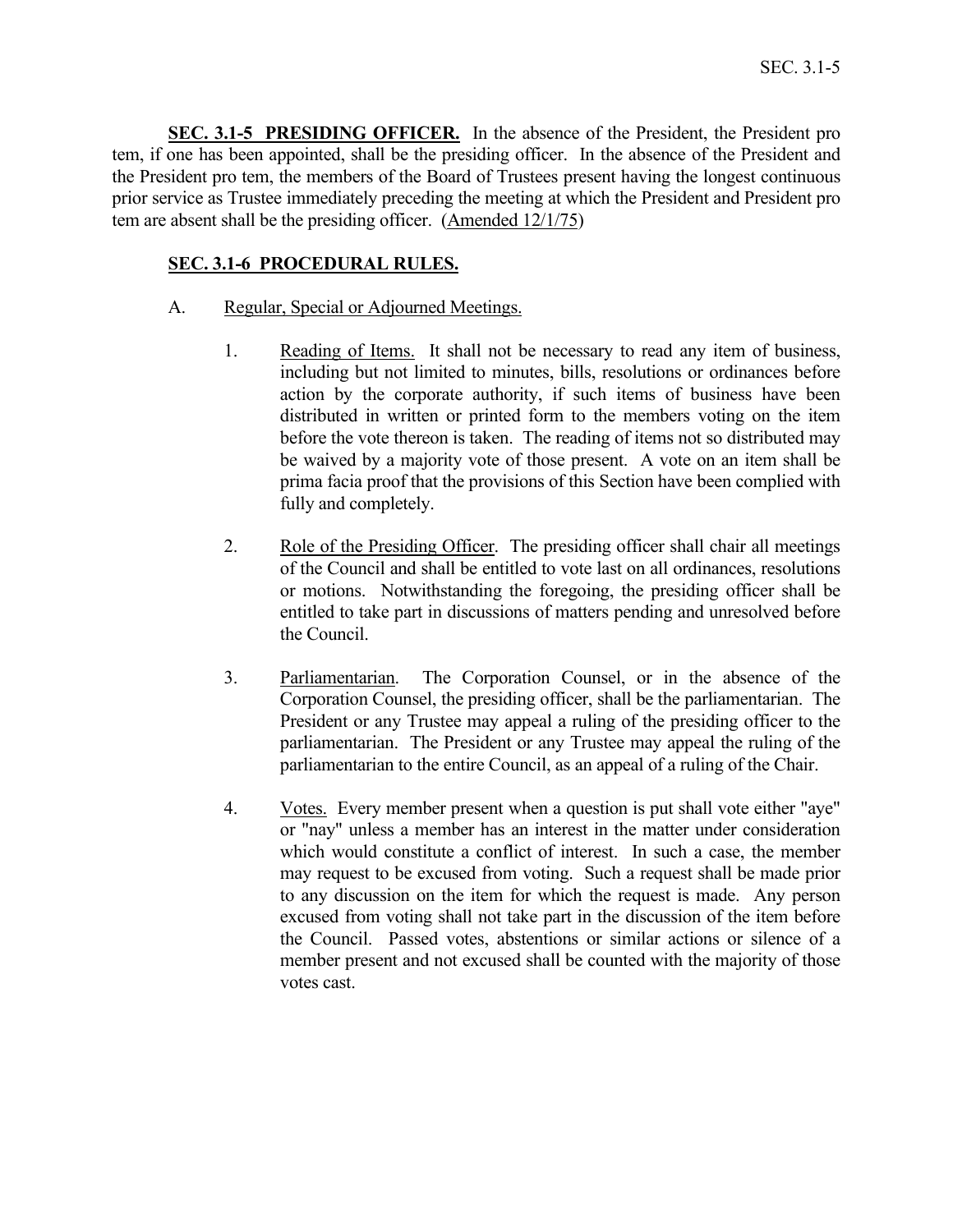5. Workshop or Study Meetings. Workshop or study meetings are intended to be informal information gathering sessions. For that reason, no formal rules of procedure are established. However, at any point in a workshop or study meeting, a majority of those members of the Council present may request that the rules of order for regular or special meetings, to the extent that they are applicable to a meeting at which no final action of the corporate authority can be taken, shall be in effect. (Amended 12/1/75)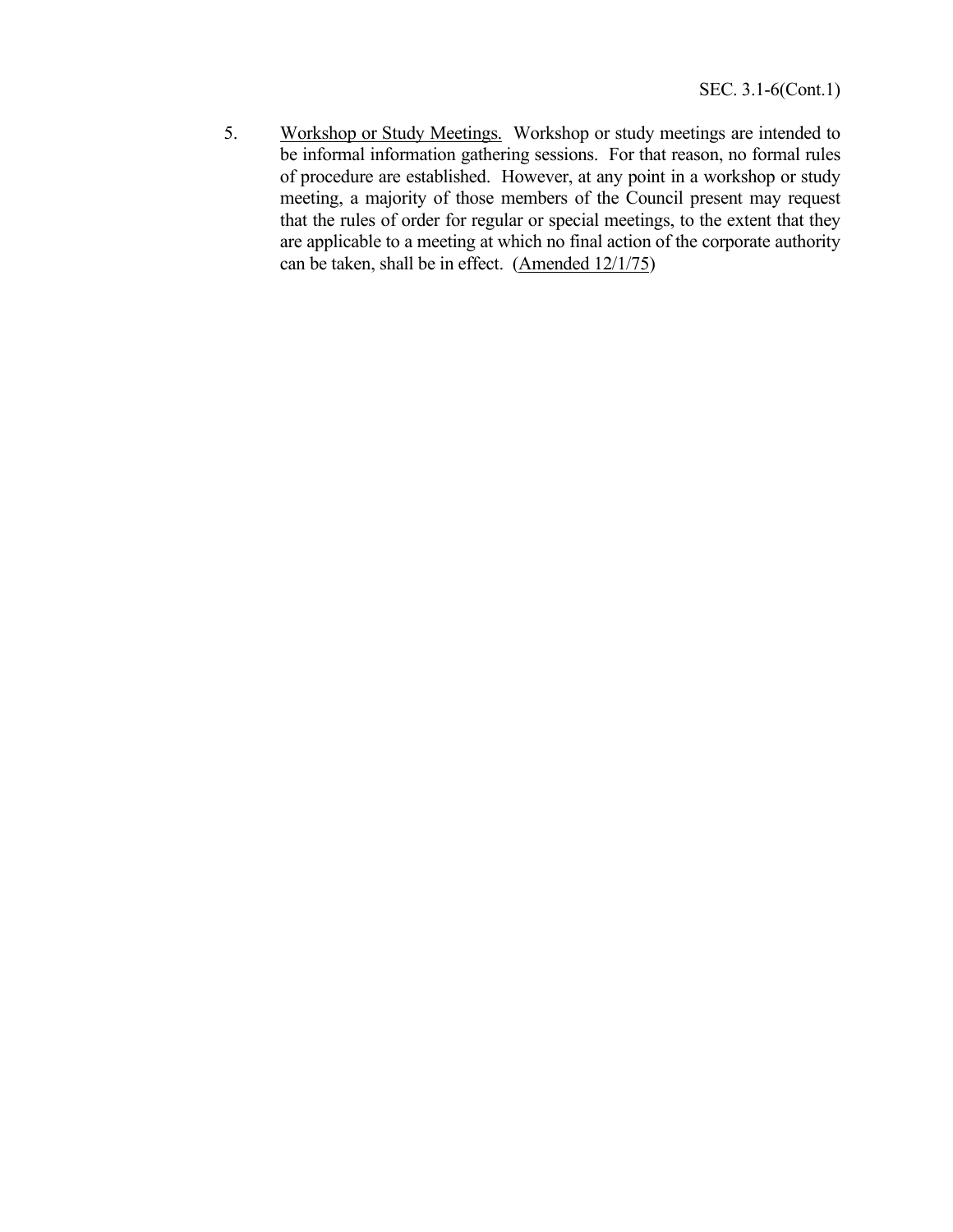# **DIVISION 2 - ORDINANCES**

**SEC. 3.2-1 PUBLICATION OF ORDINANCES - EFFECTIVE DATES.** All Ordinances of the Town imposing any fine, penalty, imprisonment or forfeiture, or making any appropriation shall (1) be printed in book or pamphlet form, published by authority of the Town Council, or (2) be published at least once, within ten days after passage, in one or more newspapers published within the Town. No such ordinance shall take effect until it is so published.

Except when otherwise required by the laws of the State and except local improvement Ordinances, and except an Ordinance for the immediate preservation of the public peace, health or safety, which contains a statement of its urgency and is passed by a vote of at least four members of the Council, no Ordinance passed by the Council shall go into effect until ten days from the time of its passage and or publication, where publication is so required. (Amended 6/4/73)

**SEC. 3.2-2 RECORD AND MEMORANDUM OF ORDINANCES REQUIRED.** The Town Clerk shall record, in a book used exclusively for that purpose, all Ordinances passed by the City Council. Immediately following each Ordinance, the Town Clerk shall make a memorandum of the date of the passage and the publication, where required, of the Ordinance.

**SEC. 3.2-3 RECORD AND MEMORANDUM OF ORDINANCES REQUIRED, TO**  BE PRIMA FACIE EVIDENCE OF CONTENTS, ETC. The record and memorandum required by the preceding Section, or a certified copy thereof shall be prima facie evidence of the contents, passage and of the publication or posting of Ordinance.

**SEC. 3.2-4 PROOF OF ORDINANCES.** The contents of all Town Ordinances, the date of passage and the date of publication or posting, where required, may be proved by the certificate of the Town Clerk, under the seal of the Town.

Whenever Town ordinances are printed in book or pamphlet form, and purport to be published by authority of the Town Council, such book or pamphlet shall be prima facie evidence of the contents, passage and legal publication of such ordinances, as of the dates mentioned in such book or pamphlet, in all courts and administrative tribunals.

**SEC. 3.2-5 ORDINANCE TO BE SIGNED.** All ordinances passed by the Town Council must be signed by the President and Town Clerk before recording.

**SEC. 3.2-6 PRICE AND COST OF ORDINANCES PRINTED IN BOOK, ETC.** FORM. Printed copies containing this Code and any ordinance imposing any fine, penalty, imprisonment, or forfeiture or making any appropriation which may be printed in book or pamphlet form, published by authority of the Town Council shall, so long as such books or pamphlets are in supply, be available for distribution to the public.

The City Manager may impose a reasonable price commensurate with the cost of the printing thereof for the distribution of such book or pamphlet to the public. (Amended 6/2/72)